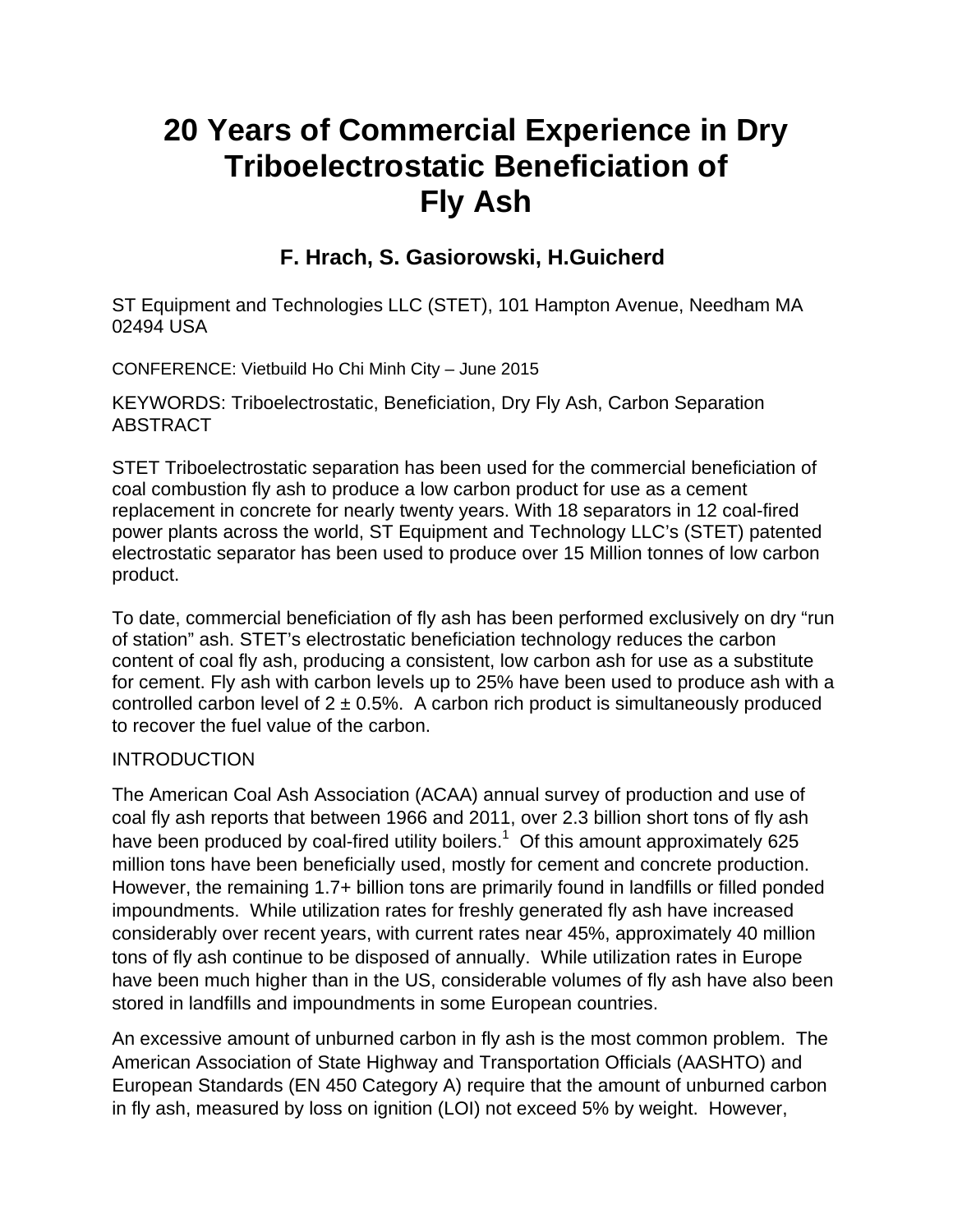starting in the mid-1990's, installation of mandated NOx control equipment at coal-fired power plants increased the carbon (LOI) content of much of the previously marketable fly ash. Further requirements to reduce NOx and other power plant emissions have resulted in the contamination of fly ash with ammonia. As a consequence, while understanding of the benefits of using fly ash in concrete continues to increase, the availability of suitable quality fly ash is decreasing. Processes to economically beneficiate off-quality fly ash are thus also of increasing interest to the power and concrete industries. STET has pioneered such processes for both carbon and ammonia removal from fly ash.

TECHNOLOGY OVERVIEW – FLY ASH CARBON SEPARATION

In the STET carbon separator (Figure 1), material is fed into the thin gap between two parallel planar electrodes. The particles are triboelectrically charged by interparticle contact. The positively charged carbon and the negatively charged mineral (in freshly generated ash that has not been wetted and dried) are attracted to opposite electrodes. The particles are then swept up by a continuous moving belt and conveyed in opposite directions. The belt moves the particles adjacent to each electrode toward opposite ends of the separator. The high belt speed also enables very high throughputs, up to 36 tonnes per hour on a single separator. The small gap, high voltage field, counter current flow, vigorous particle-particle agitation and self-cleaning action of the belt on the electrodes are the critical features of the STET separator. By controlling various process parameters, such as belt speed, feed point, and feed rate, the STET process produces low LOI fly ash at carbon contents of less than 1.5 to 4.5% from feed fly ashes ranging in LOI from 4% to over 25%.



#### Fig. 1 STET Separator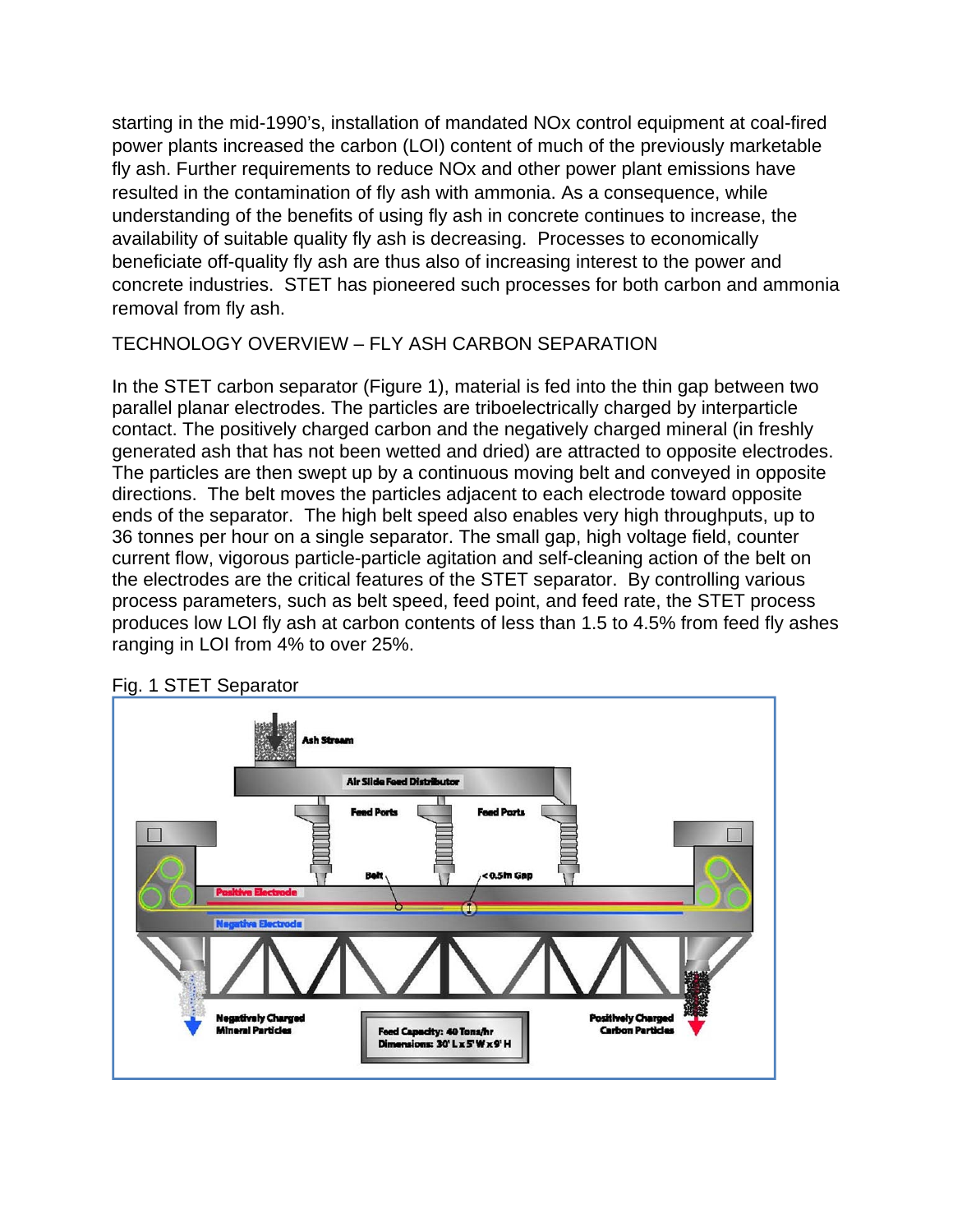The separator design is relatively simple and compact. A machine designed to process 36 tonnes per hour is approximately 9 m (30 ft.) long, 1.5 m (5 ft.) wide, and 2.75 m (9 ft.) high. The belt and associated rollers are the only moving parts. The electrodes are stationary and composed of an appropriately durable material. The belt is made of nonconductive plastic. The separator's power consumption is about 1 kilowatt-hour per tonne of material processed with most of the power consumed by two motors driving the belt.

The process is entirely dry, requires no additional materials other than the fly ash and produces no waste water or air emissions. The recovered materials consist of fly ash reduced in carbon content to levels suitable for use as a pozzolanic admixture in concrete, and a high carbon fraction useful as fuel. Utilization of both product streams provides a 100% solution to fly ash disposal problems.

#### RECOVERED FUEL VALUE OF HIGH-CARBON FLY ASH

In addition to the low carbon product for use in concrete, brand named ProAsh®, the STET separation process also recovers otherwise wasted unburned carbon in the form of carbon-rich fly ash, branded EcoTherm™. EcoTherm™ has significant fuel value and can easily be returned to the electric power plant using the STET EcoTherm™ Return system to reduce the coal use at the plant. When  $EcoTherm^{\mathbb{M}}$  is burned in the utility boiler, the energy from combustion is converted to high pressure / high temperature steam and then to electricity at the same efficiency as coal, typically 35%. The conversion of the recovered thermal energy to electricity in ST Equipment and Technology LLC EcoTherm<sup>™</sup> Return system is two to three times higher than that of the competitive technology where the energy is recovered as low-grade heat in the form of hot water which is circulated to the boiler feed water system. EcoTherm™ is also used as a source of silica and alumina in cement kilns, displacing the more expensive raw materials, such as shale or bauxite, which are used in cement production. Utilizing the high carbon EcoTherm<sup>™</sup> ash either at a power plant or a cement kiln, maximizes the energy recovery from the delivered coal, reducing the need to mine and transport additional fuel to the facilities.

STET's Talen Energy Brandon Shores, SMEPA R.D. Morrow, NBP Belledune, RWEnpower Didcot, EDF Energy West Burton, and RWEnpower Aberthaw fly ash plants, all include EcoTherm<sup>™</sup> Return systems. The essential components of the system are presented in Figure 2.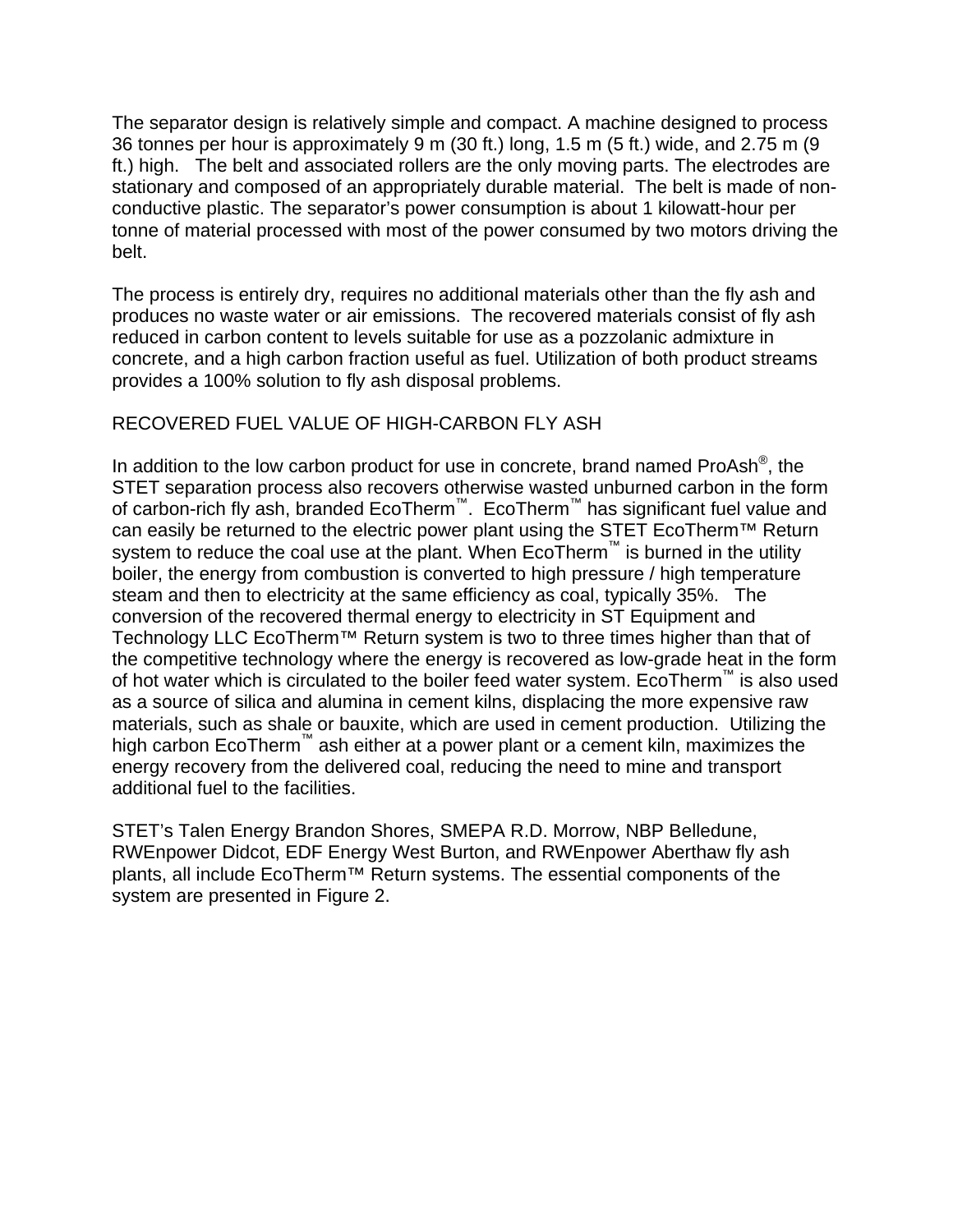Fig. 2 EcoTherm™ Return system



### STET ASH PROCESING FACILITIES

Controlled low LOI fly ash is produced with STET's technology at twelve power stations throughout the U.S., Canada, the U.K., Poland, and Republic of Korea. ProAsh<sup>®</sup> fly ash has been approved for use by over twenty state highway authorities, as well as many other specification agencies. ProAsh® has also been certified under Canadian Standards Association and EN 450:2005 quality standards in Europe. Ash processing facilities using STET technology are listed in Table 1.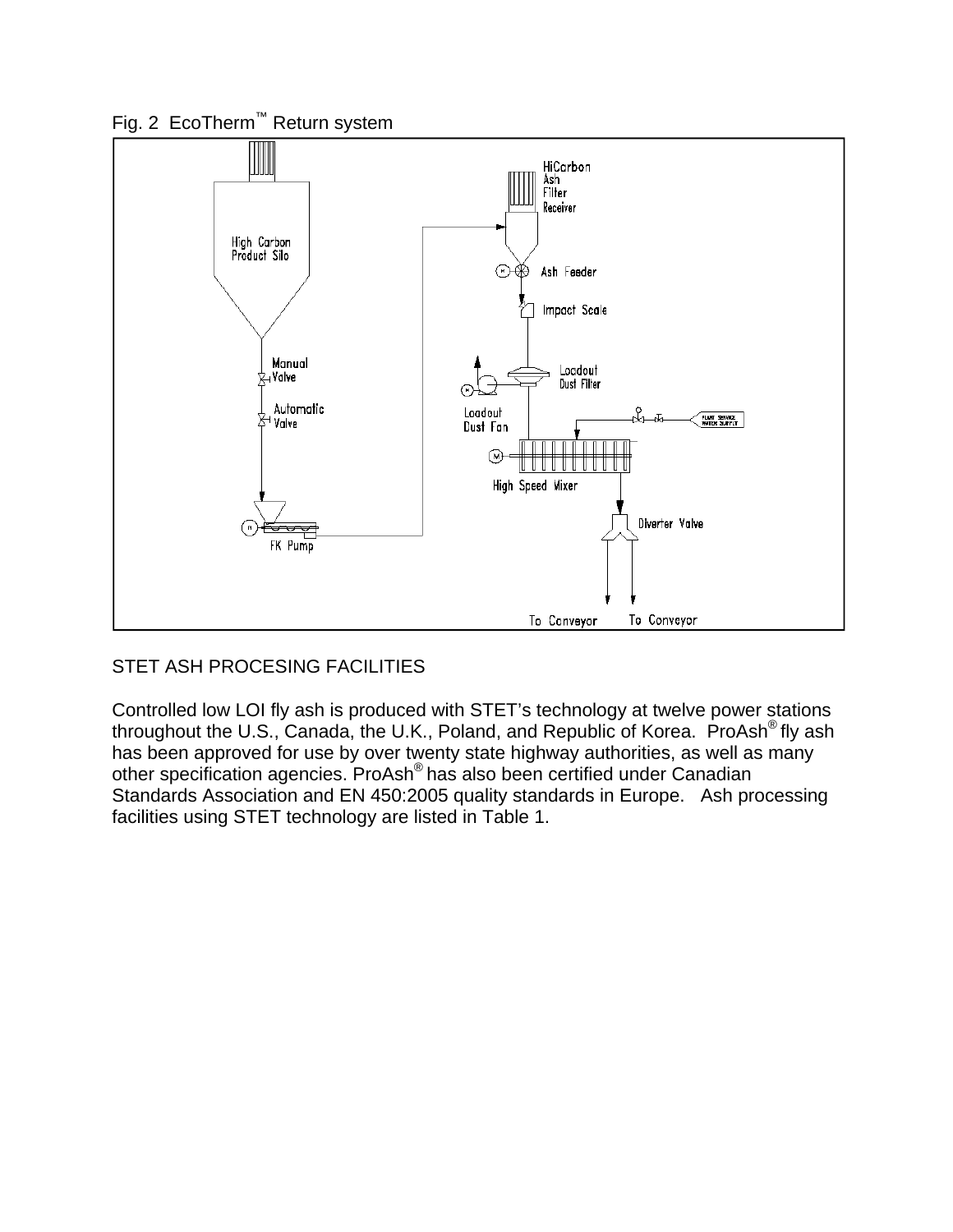| <b>Utility / Power Station</b>                                                    | Location                     | <b>Start of</b><br><b>Commercial</b> | <b>Facility Details</b>                                                 |
|-----------------------------------------------------------------------------------|------------------------------|--------------------------------------|-------------------------------------------------------------------------|
|                                                                                   |                              | operations                           |                                                                         |
| Duke Energy - Roxboro<br>Station                                                  | North Carolina<br><b>USA</b> | Sept. 1997                           | 2 Separators                                                            |
| Talen Energy - Brandon<br><b>Shores Station</b>                                   | Maryland<br><b>USA</b>       | April 1999                           | 2 Separators<br>35,000 ton storage dome.<br>Ecotherm™ Return 2008       |
| ScotAsh (Lafarge / Scottish<br>Power Joint Venture) -<br><b>Longannet Station</b> | Scotland<br>UK               | Oct. 2002                            | 1 Separator                                                             |
| Jacksonville Electric Authority -<br>St. John's River Power Park,<br>FL           | Florida<br><b>USA</b>        | <b>May 2003</b>                      | 2 Separators<br>Coal/Petcoke blends<br>Ammonia Removal                  |
| South Mississippi Electric<br>Power Authority R.D. Morrow<br><b>Station</b>       | Mississippi<br><b>USA</b>    | Jan. 2005                            | 1 Separator<br>Ecotherm™ Return                                         |
| <b>New Brunswick Power</b><br>Company<br><b>Belledune Station</b>                 | New<br>Brunswick,<br>Canada  | April 2005                           | 1 Separator<br>Coal/Petcoke Blends<br>Ecotherm™ Return                  |
| <b>RWE</b> npower<br><b>Didcot Station</b>                                        | England<br><b>UK</b>         | August 2005                          | 1 Separator<br>Ecotherm™ Return                                         |
| Talen Energy Brunner Island<br>Station                                            | Pennsylvania<br><b>USA</b>   | December 2006                        | 2 Separators<br>40,000 Ton storage dome                                 |
| Tampa Electric Co.<br><b>Big Bend Station</b>                                     | Florida<br><b>USA</b>        | April 2008                           | 3 Separators, double pass<br>25,000 Ton storage dome<br>Ammonia Removal |
| RWE npower<br><b>Aberthaw Station (Lafarge</b><br>Cement UK)                      | Wales<br>UK                  | September 2008                       | 1 Separator<br>Ammonia Removal<br>Ecotherm™ Return                      |
| <b>EDF Energy West Burton</b><br><b>Station</b><br>(Lafarge Cement UK, Cemex)     | England<br><b>UK</b>         | October 2008                         | 1 Separator<br>Ecotherm™ Return                                         |
| ZGP (Lafarge Cement Poland /<br>Ciech Janikosoda JV)                              | Poland                       | March 2010                           | 1 Separator                                                             |
| Korea South-East Power<br>Yeongheung Units 5&6                                    | South Korea                  | September 2014                       | 1 Separator<br>Ecotherm™ Return                                         |
| Lafarge Cement Poland<br>Warsaw                                                   | Poland                       | 2016                                 | 1 Separator                                                             |

Table 1. STET Commercial Operations